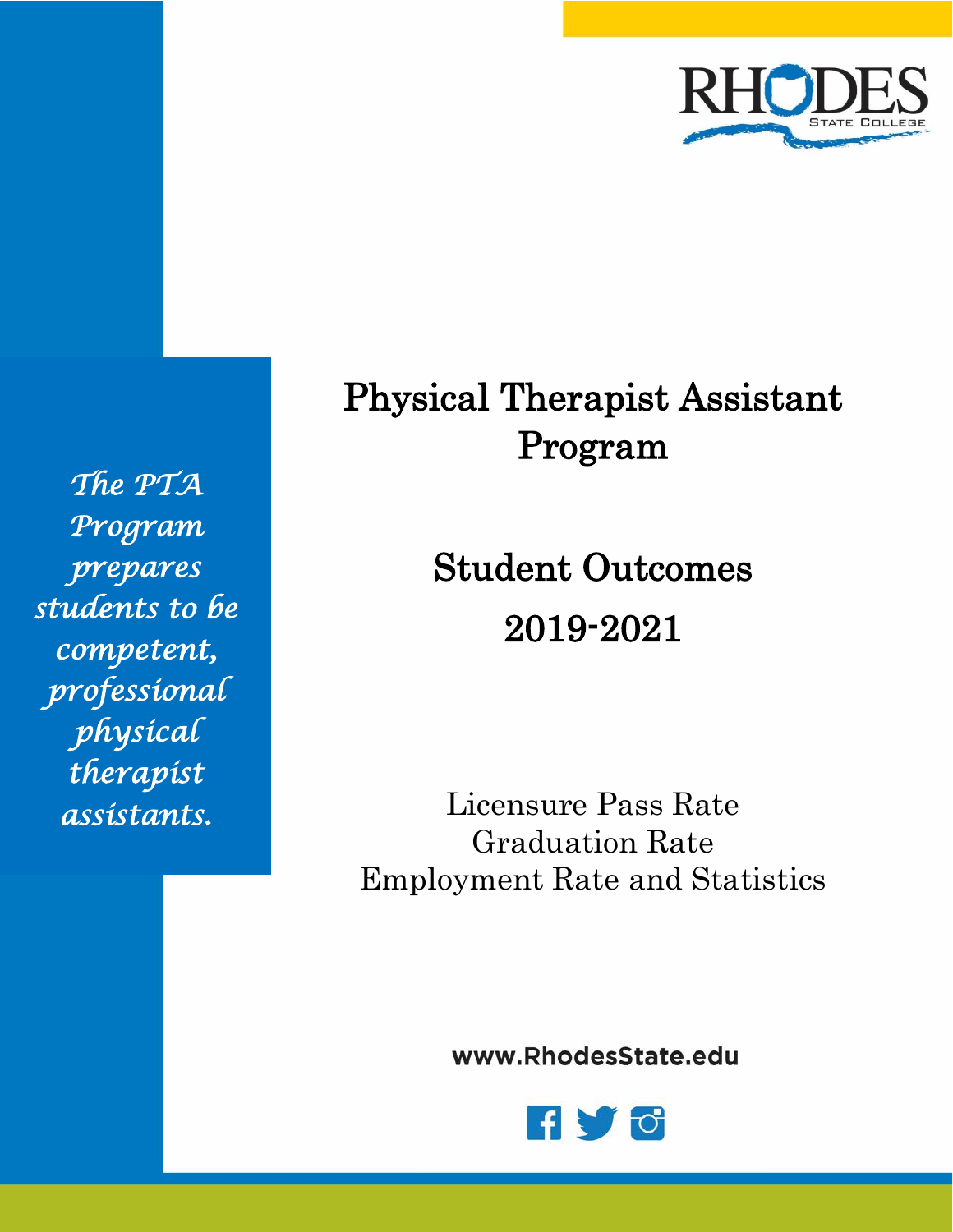#### **Graduate Performance on the National Physical Therapy Examination (NPTE-PTA)**

| Graduation   | Number of        | Number of         | Number of        | Number of        | <b>Ultimate Pass</b> |
|--------------|------------------|-------------------|------------------|------------------|----------------------|
| Year         | <b>Graduates</b> | <b>Graduates</b>  | <b>Graduates</b> | <b>Graduates</b> | Rate                 |
|              |                  | <b>Taking the</b> | Passing the      | Passing the      |                      |
|              |                  | Exam              | Exam on the      | Exam on          |                      |
|              |                  |                   | $1st$ attempt    | Repeated         |                      |
|              |                  |                   |                  | <b>Attempts</b>  |                      |
| 2020         | 13               | 13                | 12               |                  | 92.3%                |
| 2021         | 18               | 17                | 16               |                  | 94.1%                |
| <b>Total</b> |                  |                   |                  |                  |                      |
| (Two year    | 31               | 30                | 28               |                  | 93.3%                |
| average)     |                  |                   |                  |                  |                      |

#### *Licensure results by year and two year average*

\*CAPTE requires an 85% ultimate licensure pass rate averaged over two years.







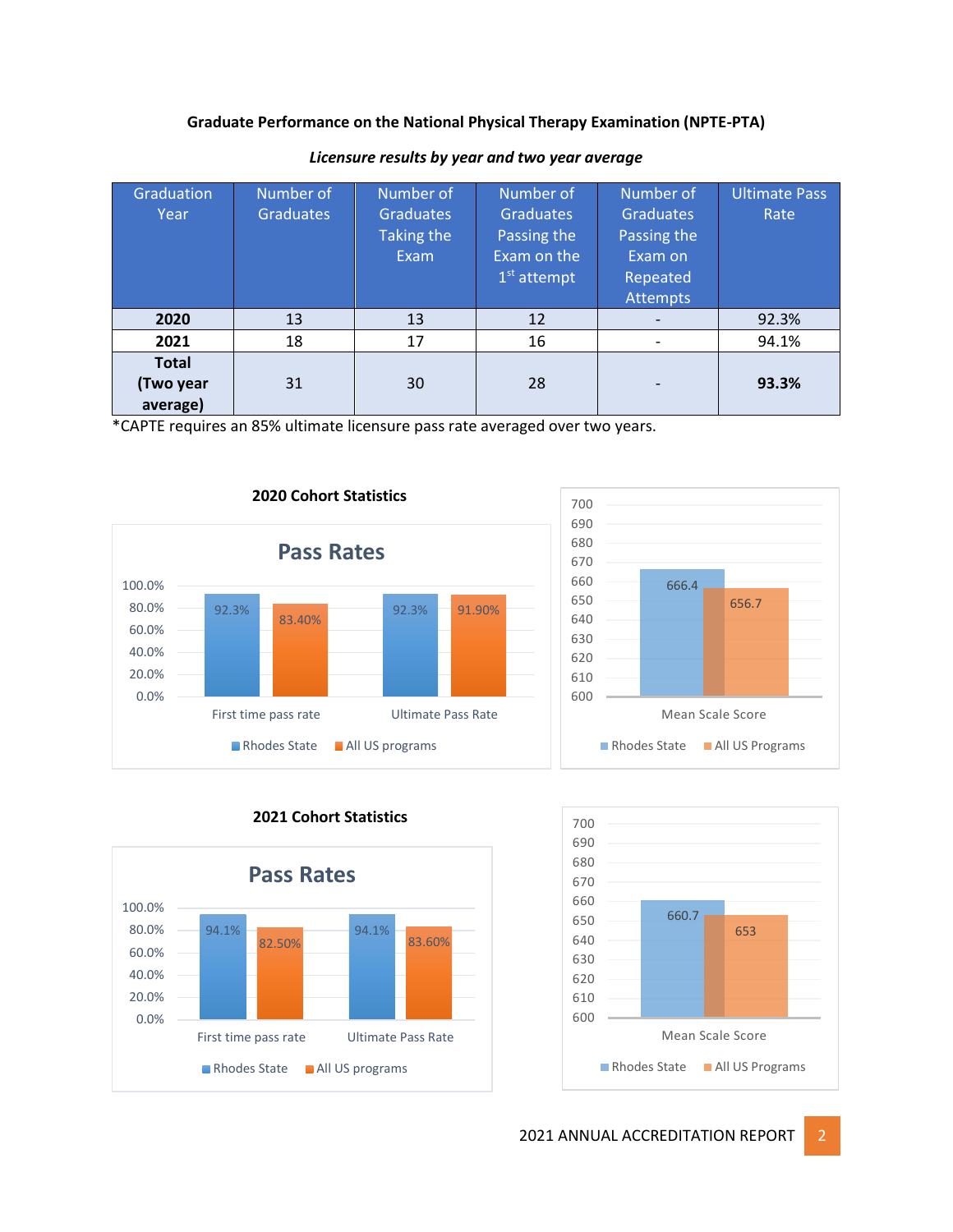## **Graduation Rate**

# *Results by year and two year average*

| Year<br>Cohort<br><b>Began</b>        | A. Number of<br><b>students</b><br>admitted to<br>original cohort<br>(new students<br>only) | <b>B.</b> Number of<br>students<br>graduating on<br>time | C. Number of<br>students<br>graduating<br>within 150%<br>of program<br>length | D. Number of<br>students who<br>did not meet<br>academic or<br>clinical<br><b>standards</b> | E. Students<br>who<br>withdrew for<br>health or<br>family<br>reasons<br>(not included in<br>overall<br>graduation rate) | Graduation<br>Rate<br>[(columns<br>B+C)/(columns<br>$A-E$ ] |
|---------------------------------------|---------------------------------------------------------------------------------------------|----------------------------------------------------------|-------------------------------------------------------------------------------|---------------------------------------------------------------------------------------------|-------------------------------------------------------------------------------------------------------------------------|-------------------------------------------------------------|
| 2017                                  | 28                                                                                          | 16<br><i>(graduating</i><br>year 2019)                   | $\overline{\mathcal{L}}$<br><i>(graduating</i><br>year 2020)                  | $\overline{4}$                                                                              | 6                                                                                                                       | 81.81%                                                      |
| 2018                                  | 25                                                                                          | 11<br><i>(graduating</i><br>year <mark>2020</mark> )     | 4<br><i>(graduating</i><br>year 2021)                                         | 10                                                                                          | 0                                                                                                                       | 60.00%                                                      |
| <b>Total</b><br>(Two year<br>average) | 53                                                                                          | 27                                                       | 6                                                                             | 14                                                                                          | 6                                                                                                                       | 70.2%                                                       |

\*CAPTE requires a 60% graduation rate averaged over two years.